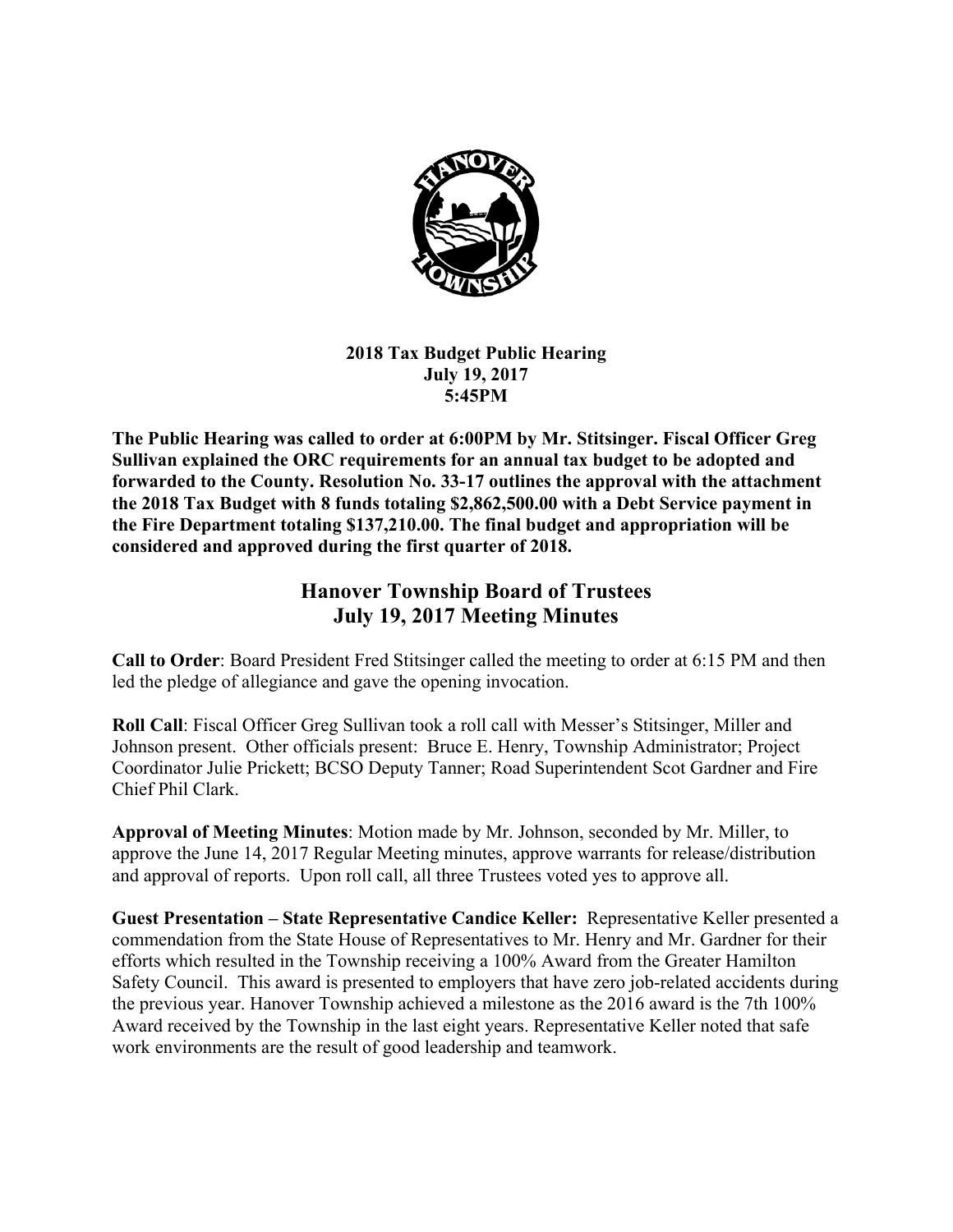**Citizen Participation:** Andrea Anglin, 1938 Vizedom Road, addressed the Board regarding a partition fence dispute she was having with her neighbor, Billie Jo Follick, at 1922 Vizedom Road. Ms. Anglin stated that she and her neighbor share 880 feet of partition fence which was purchased and installed by Ms. Anglin. Ms. Follick benefits from the fence due to animals on her property and therefore, Ms. Anglin wants Ms. Follick to share in the cost of the fence. Mr. Henry referred Ms. Anglin to the documents he had provided to her earlier which she would need to complete in order to file a complaint with the Board regarding the partition fence. Mr. Henry explained the procedure set forth in the ORC which, upon receipt of a properly filed complaint, requires the Trustees to examine the fence, to notify the other party and to consider the matter at a regularly scheduled Board meeting, Mr. Miller made **a motion**, seconded by Mr. Johnson, to schedule the matter upon presentation of the required information by Ms. Anglin. regarding the partition fence issue at 1938 and 1922 Vizedom Road at the next regular Board meeting on August 16, 2017. Upon roll call, all three Trustees voted yes.

## **Administration Reports**

*Law Enforcement*: Deputy Tanner gave the following report for the month of June 2017:

# **Butler County Sheriff's Office District #6 Hanover Township Contract Cars Monthly Report for June 2017**

| <b>Activity Area</b><br><b>Month Totals*</b> |      |
|----------------------------------------------|------|
| Dispatched Calls: 172                        | 942  |
| Felony Reports: 09<br>$\bullet$              | 23   |
| Misdemeanor Reports: 14<br>٠                 | 51   |
| Non-Injury Crash: 02                         | 25   |
| Injury Crash: 03<br>٠                        | 21   |
|                                              | .121 |
| Assists/Back Up: 16                          | 120  |
| Felony Arrests: 01<br>$\bullet$              | 08   |
| Misdemeanor Arrests: 03                      | 22   |
| <b>OMVI</b> Arrests: 00                      | 00   |
|                                              | .26  |
| Traffic Stops: 08<br>٠                       | 73   |
| Moving Citations:06                          | 82   |
| <b>Warning Citations: 05</b>                 | 31   |
| FIR Cards: 0                                 | 00   |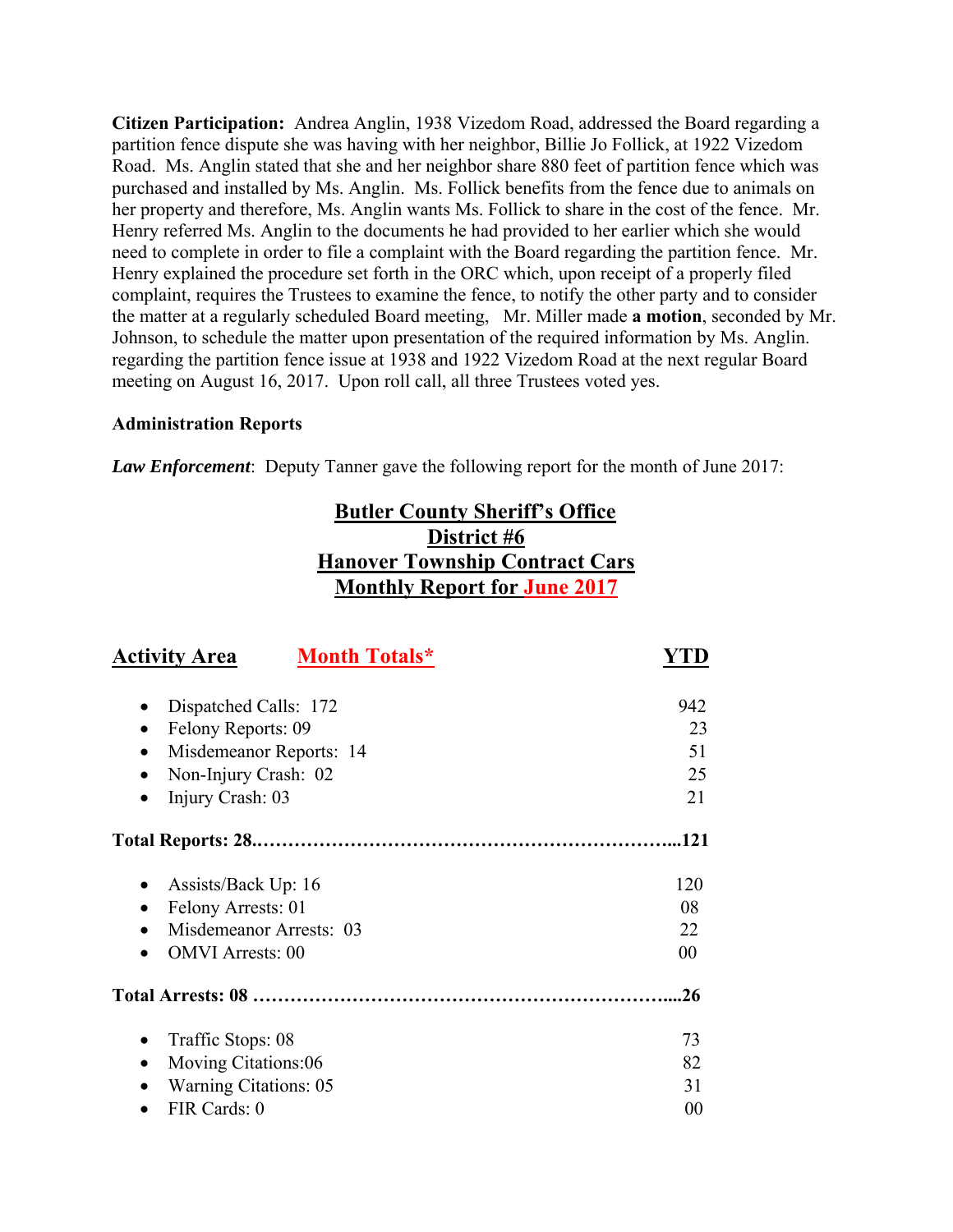| • Civil Papers Served: $0$            | 00     |
|---------------------------------------|--------|
| • Business Alarms: 1                  | 12     |
| • Residential Alarms: 08              | 49     |
| • Special Details: 20                 | 77     |
| • COPS Times: $5,200$ ( <i>Min.</i> ) | 30,900 |
| • Vacation Checks: 24                 | 102    |
|                                       |        |

Reporting: Deputy Tanner and Deputy Mayer/by BEH.

*Fire/EMS*: Chief Clark presented the following report for the month of June 2017:

## **Hanover Township Fire Department Monthly Report for June - Phil Clark Fire Chief (Presented in July 2017)**

Run and detail activity for the Fire and EMS operations are reflected in the following numbers:

|                                                 |     | <b>Month</b>                                    | <u>YTD</u> |
|-------------------------------------------------|-----|-------------------------------------------------|------------|
| <b>Emergency Medical Operations/Squad Runs:</b> |     | 48                                              | 290        |
| Motor Vehicle Accidents:                        |     | 07                                              | 36         |
| Fire Runs:                                      |     | 05                                              | 49         |
| Fire Inspections:<br>$\bullet$                  |     | 00                                              | 08         |
| Knox Box Details                                |     | 00                                              |            |
| Other                                           |     | 00                                              |            |
| Total for the month:                            |     | <b>60 Runs/Operations</b><br>(60 Fire/EMS Runs) |            |
| <b>Total Year 2017: 380 Runs/Operations</b>     |     |                                                 |            |
| Total for 2016                                  | 705 | (June 2016: 62 Runs/Operations)                 |            |
| Total for 2015                                  | 733 |                                                 |            |
| Total for 2014                                  | 809 | 5 year average: 738                             |            |
| Total for 2013                                  | 750 | 11 Year Average: 702                            |            |
| Total for 2012                                  | 693 |                                                 |            |
| <b>Total for 2011</b>                           | 719 |                                                 |            |
|                                                 |     |                                                 |            |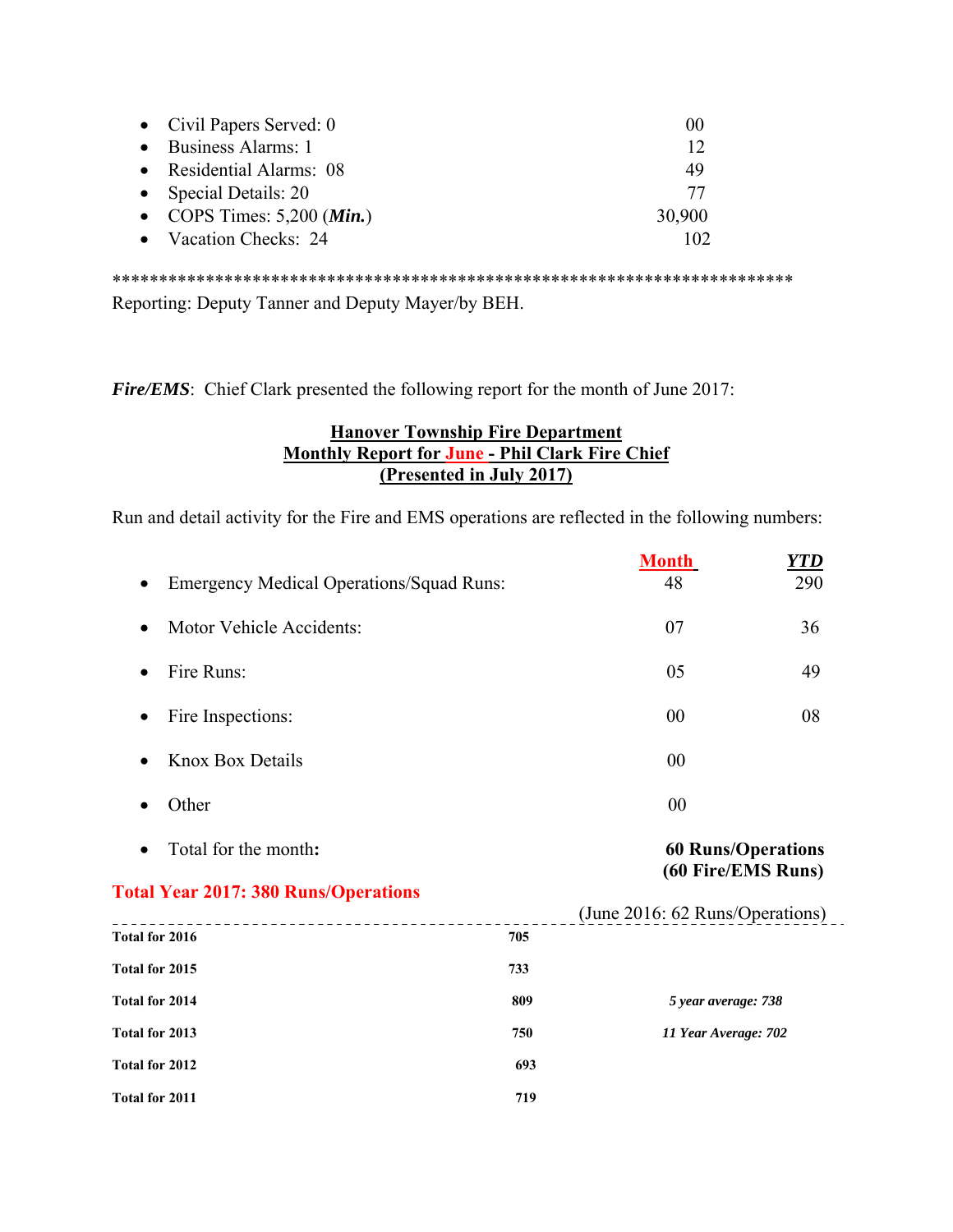| Total for 2010  | 748 |
|-----------------|-----|
| Total for 2009  | 676 |
| Total for 2008: | 669 |
| Total for 2007: | 717 |
| Total for 2006: | 505 |

*Road/Cemetery*: Road Superintendent Scot Gardner presented the following report for the month of June 2017:

### **SUPERINTENDENT'S REPORTS (July 19, 2017)**

Millville Cemetery Operations Report June 1 through June 30, 2017

| 14 Graves sold to Township residents (@ \$610)-------------\$8,540.00  |  |
|------------------------------------------------------------------------|--|
|                                                                        |  |
|                                                                        |  |
|                                                                        |  |
|                                                                        |  |
|                                                                        |  |
| Foundation and Marker installation fees---------------------\$3,380.40 |  |
|                                                                        |  |
|                                                                        |  |
|                                                                        |  |

Other Cemetery activities:

- 1. Fixed graves and sink holes
- 2. Cleaned the office and garage
- 3. Cut grass 3 times
- 4. Did weed eating 3 times
- 5. Dug and poured 14 foundations
- 6. Cleaned up east fence

#### **Road, Streets and Park (Scot Gardner)**

- 1. Replaced a section of fence on the baseball field backstop.
- 2. Trimmed trees around the walking path and chipped up the brush.
- 3. Bush-hogged the walking path field three times.
- 4. Cut and trimmed grass on all Township property six times.
- 5. Ran 2 hundred and fifty foot on 3/4 water line along the top rail of the fence at the Park.
- 6. On Monday and Friday mornings, picked up broken glass and debris Rumpke leaves emptying the recycling dumpsters at the Park.
- 7. Trimmed around trees at the walking path.
- 8. Reinstalled the repainted Park sign.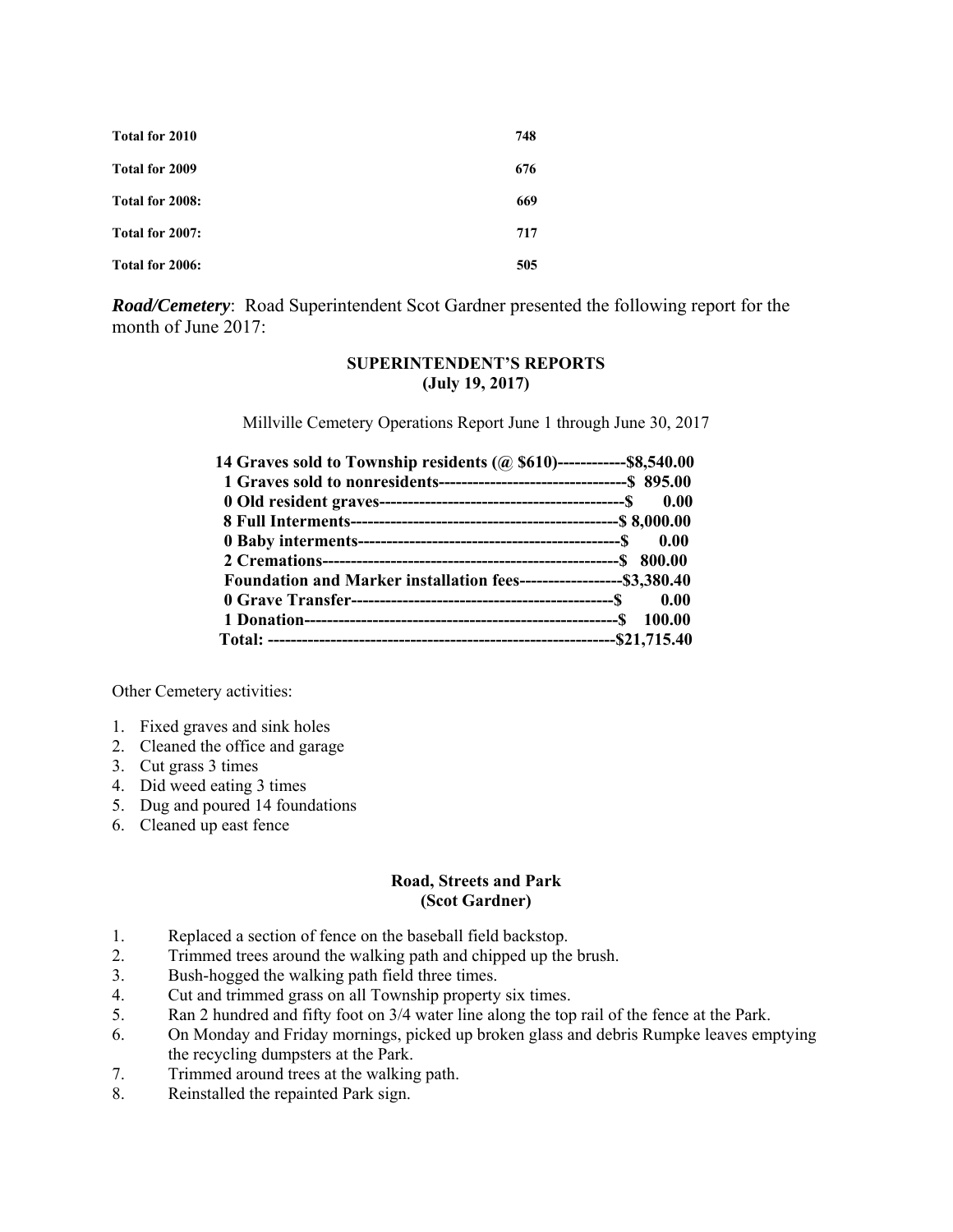- 9. Cleaned carpet at the Community Center.
- 10. Set up Community Center for multiple room rentals and committee meetings.
- 11. Re-striped the walking path parking lot.
- 12. Raked and re-seeded DeCamp Road Cemetery.
- 13. Got Park ready for Kids Fest.
- 14. Performed monthly truck, park, and storm water inspections.

### *Administrator's Report (Financials and Personnel Issues)*

Mr. Henry presented the following report to the Board:

### **Administrator June Summary Report (July 2017)**

- **Fire/EMS Run Data:** Dispatch Log information for June 2017. Prepared summary overview of data.
- **Fire Department:** Continued facilitating potential new Fire Department employees for Physicals and Polygraphs. Prepared Personnel Action forms to properly document change in status from volunteer to part time and awaiting completion by the Command staff.
- **Personnel**: Continued using part time and seasonal employees to provide catch up in the Cemetery and Road/Park operations.
- **BWC:** Continued follow up and worked with BWC. It is expected the Township will receive a premium rebate due to a statewide refund formula. Care Works continued follow up with Clint Nigg.
- **Cemetery:** Due to the extra efforts by staff, compliments have been received about the appearance. Current staff works very hard and has kept things in a good state despite the rainy weather encountered.
- **2017 Road Program:** Revisions were made to balance road expense budget and communicated to the Butler County Engineer's Office.
- **Nuisance Properties (ongoing):** Working on issues ref. 2460 Ross Hanover Road, Millville Avenue, 41 Cochran Road, 620 Boyle, 1624 Morman Road, 2463 Millville Oxford Road, 2500 Columbus West and Shady Nook. Action underway to clear 2001 Hamilton Richmond (burned structure) by the grant program through the County.
- **Board, Financial Reports and Payroll Reports (ongoing)**: Obtained data from the Fiscal Officer and prepared Township funds analysis for the monthly Board meeting. Prepared Trustee packets. Prepared numerous contracts and permits for facility rentals. Worked with Ms. Prickett on payroll issues and time sheets for staff.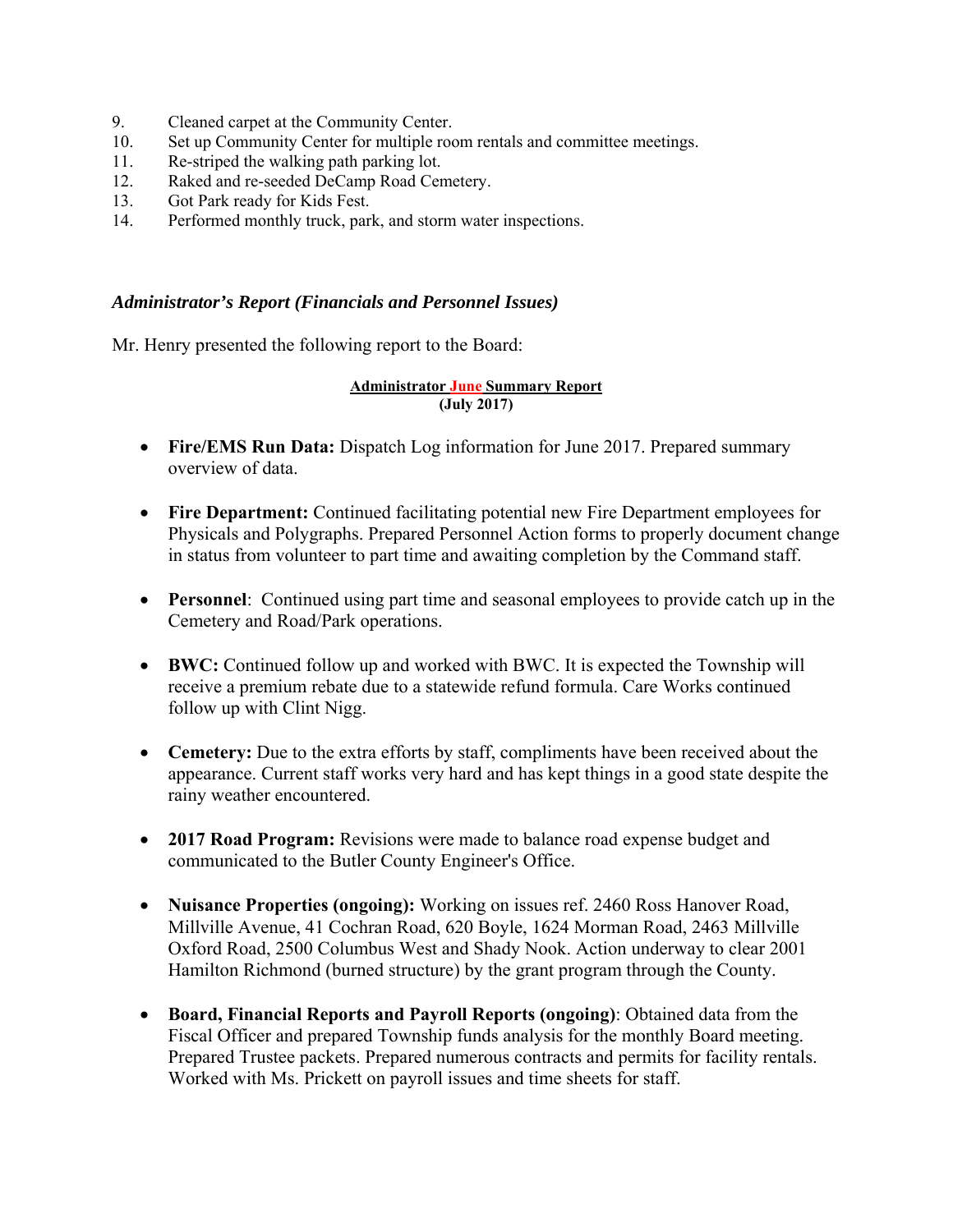- **Park Committee:** Prepared documents for the committee meetings and Kids Fest in June.
- **OTARMA:** Continued work on property and liability insurance renewals set for August.
- Kids Fest: Coordinated set up and operation of Kids Fest on June 24th. Approximately 250 kids participated.
- **Newsletter:** The newsletter reached residents between June 12th and June 20th. Ms. Prickett and Mr. Henry prepared articles and photos for use in the Township Newsletter. Mr. Henry worked with Stacey Castle to do finished product for uploading to Quality Publishing to assist in meeting schedule deadlines for mailing, which included information regarding the General Operating Levy.
- **General Operating Levy:** Prepared information about the General Operating Levy. Worked with legal counsel to rework levy resolution already passed due to new legal interpretations by legal counsel. Coordinating all work to insure ballot information is submitted to the Board of Elections as required.

## **Personnel Actions and Other Items of Note**

## *Appointment of new personnel and Personnel actions:*

*Fire Department:* Received on July 19, 2017 from the Fire Chief, Darius Thompson of Stahlheber Road resigned his position as a Fire Fighter.

*Employment Procedures and Checklist:* The Township Administrator put in writing a checklist to be followed by the Fire Department when part time applicants are going through the hiring process. In addition, a slightly revised personnel action form was also sent to the Command Staff to be used to track employment recommendations, pay and promotion considerations. These items are necessary to comply with statutory requirements and audit procedures.

## *Road Department and Cemetery: Hiring for seasonal part time help-*

## Nothing to report.

## *Other General Actions Non Personnel Related: (Still in Progress)*

**Studying ways to secure records** properly and find space as the Township storage is limited at this time. Also still have to finish new formatting of approved Records Retention Schedule to be presented to the state. Older files have been placed in file cardboard storage boxes.

**Capital Planning:** As reviewed with the Board, working on guidelines for preparation of a 5 year Capital Plan for the Township. Five major requests by department have been submitted. A special meeting is needed to review the list and make decisions in light of budgetary constraints during 2017.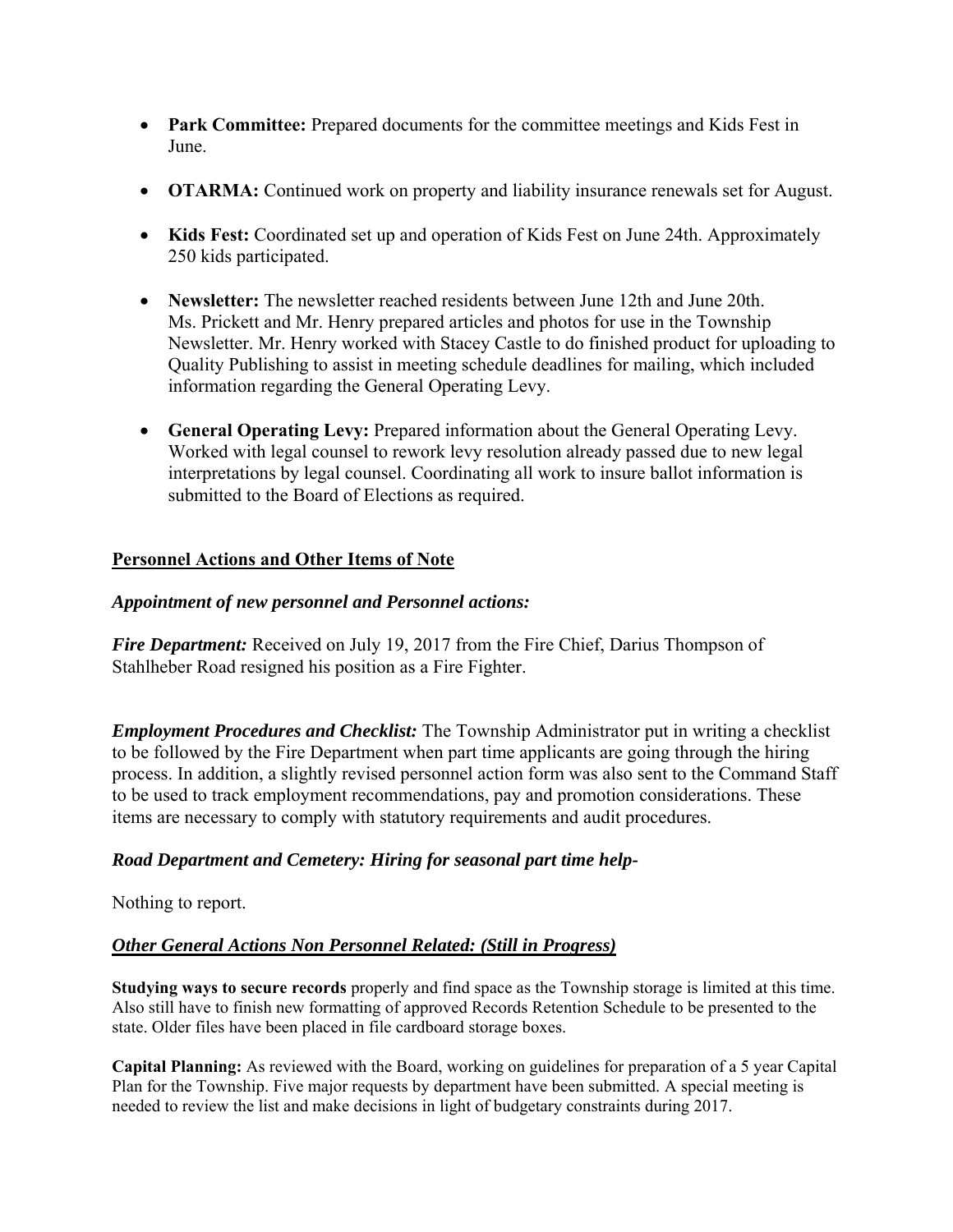**For the Road Department**: Equipment purchase put on hold pending finalization of 2017 Road Program costs and revenue generation.

#### **Of Note- Budget Information for June 30, 2017**

**Cash Balance as of June 30, 2017: \$1,359,805.19** 

**1) Total Expenditures all funds for June 2017**: \$135,718.65 / **Revenue:** \$81,089.65

**2) Total General Fund cash on hand June 2017: \$**322,916.09 (23.75%) of Total funds

**3) Total Fire/EMS Fund cash on hand June 2017**: \$363,952.75 (26.77%) of Total funds

#### **4)** *Monthly Revenue and Expenditure Reports by fund are attached to this report.*

#### *History of Cash Balances*

Jan-Cash Balance: \$1,380,611.21 Feb-Cash Balance: \$ 1,331,175.05 Feb: \$1,158,413.75 Mar-Cash Balance: \$1,259,054.92 April-Cash Balance: \$1,546,929.78 May-Cash Balance: \$1,524,373.14 June-Cash Balance: \$1,506,977.71 July-Cash Balance: \$1,517,738.15 Aug-Cash Balance: \$1,286,101.15 Sept-Cash Balance: \$1,533,842.91 Oct- Cash Balance: \$1,444,676.89 Nov- Cash Balance: \$1,384,569.72 **Dec-Cash Balance: \$1,324,682.90** 

#### **Fiscal Year 2016** Fiscal Year 2017

 **Jan- Cash Balance: \$1,086,880.70 Feb- Cash Balance: \$ 975,051.11 Mar- Cash Balance: \$ 929,271.02 Apr- Cash Balance: \$1,259,751.18 May- Cash Balance: \$1,256,517.69 June- Cash Balance: \$1,231,659.27 July- Cash Balance: \$1,136,203.94 Aug- Cash Balance: \$1,088,071.02 Sept- Cash Balance: \$1,231,337.97 Oct- Cash Balance: \$1,199,176.98** 

#### **Fiscal Year 2014 Fiscal Year 2015**

| lan:  | \$1,148,374.71 |
|-------|----------------|
| Feb:  | \$1,158,413.75 |
| Mar:  | \$1,551,667.37 |
| Apr:  | \$1,458,584.04 |
| May:  | \$1,477,662.73 |
| lune: | \$1,393,267.44 |
| July: | \$1,332,264.37 |
| Aug:  | \$1,125,949.35 |
| Sept: | \$1,449,880.79 |
| Oct:  | \$1,362,945.99 |
| Nov:  | \$1,194,472.00 |
| Dec:  | \$1,093,559.61 |
|       |                |

| Jan:  | 888,346.09<br>S |
|-------|-----------------|
| Feb:  | 902,459.77<br>S |
| Mar:  | \$900,176.59    |
| Apr:  | \$1,471,639.15  |
| May:  | \$1,413,018.92  |
| June: | \$1,359,085.19  |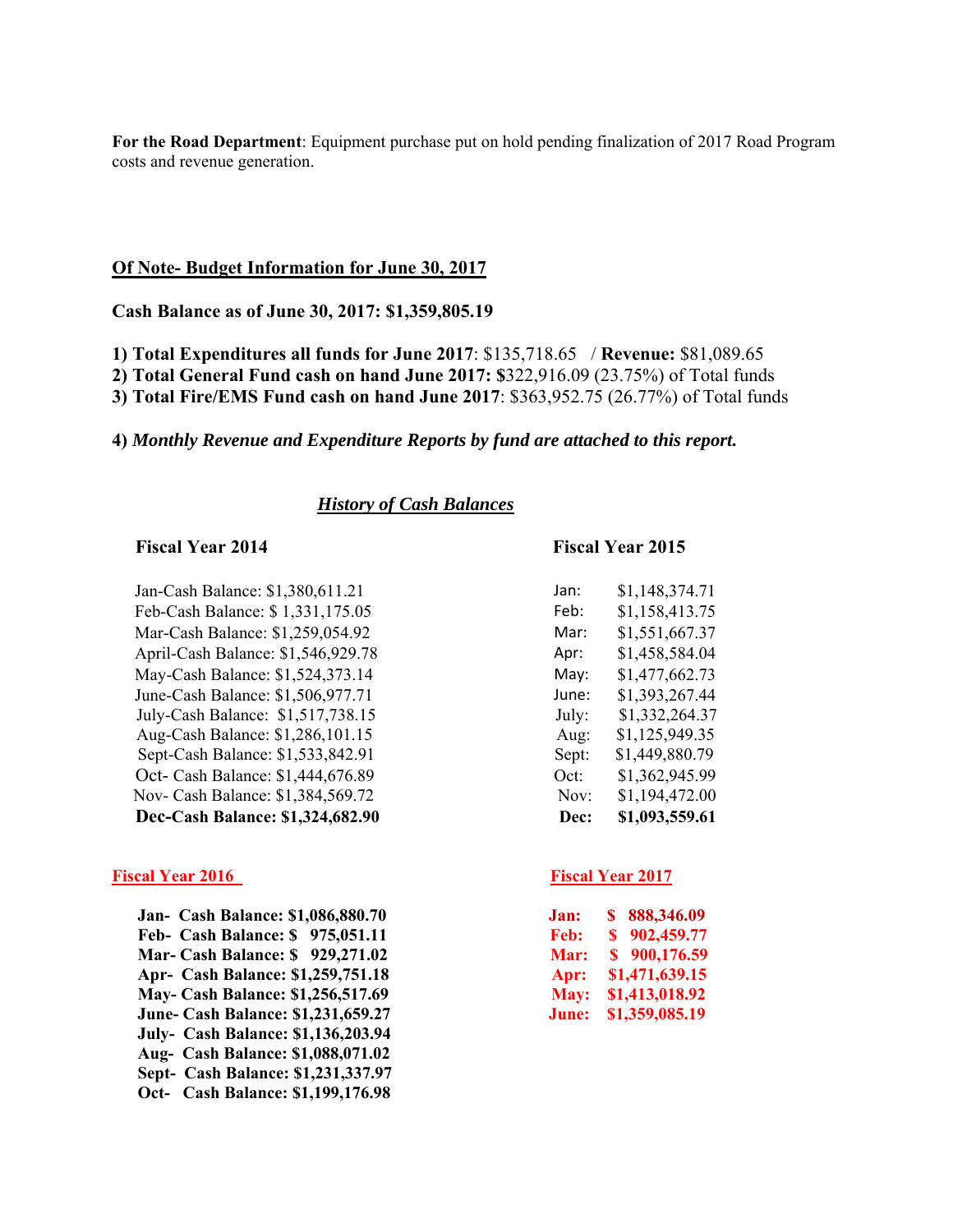**Nov- Cash Balance: \$1,083,268.01 Dec- Cash Balance: \$1,046,996.51** 

**General Notes: The Fiscal Officer and Administrator are very concerned about the ongoing significant negative impact of property devaluations and state cuts have had on the budget/revenues as discussed in previous Board briefings and reports. Plans are underway to make any necessary adjustments for fire operations until levy revenues are received the first half of 2017. Other areas such as road related issues and General Fund problems continue to exist and will need attention as previously discussed. The Tax Budget filed in July 2016 had some significant reductions. Tax revenue is not rebounding and consideration of an operating levy or other related levy in 2017 is critical to the Township well being.** 

**January 2017: Although expenses were held to essential items in 2016 and the total expenditures for 2016 were below 2015 expenditures showing a reduction of \$52,554.69, the General Fund revenues continue to shrink. The Township cannot continue to provide existing service levels through the General Fund as revenues continue to decrease.** 

Mr. Henry also distributed revenue and expenditure reports.

## *Old Business*

*June 2017 Fire/EMS Run Data Summary:* Mr. Henry provided the run data summary for the month of June and noted the average response time was 8.73 minutes. The busiest day was Thursday and second shift was the busiest shift.

*Nuisance Updates – 2001 Hamilton Richmond Road:* Mr. Henry provided the Board copies of email correspondence from the Butler County Community Development Department indicating a demolition agreement had been sent to the owner of the property at 2001 Hamilton Richmond Road. Upon execution of the agreement by the property owner, the County will demolish the blighted structure at this address at no cost to the property owner.

Mr. Henry also provided the following report to the Board:

## **Complaints/Nuisance Property Notes (July Meeting 2017)**

- **41 Cochran Road**: Junk vehicles, debris and garbage- County Prosecutor has filed a complaint in court, case #CV2017 06 1366 to initiate foreclosure on the property to recover delinquent real estate taxes. The Township Administrator met with neighbors and the brother of the deceased property owner. The brother agreed to clean up the front and the Township agreed to cut the side and back yards. Nuisance orders were posted at the site. A junk van may have to be towed if no response.
- **2001 Hamilton Richmond Road:** Burned out house- met with the owner and a tentative agreement has been reached to tear down the structure. Met with Desmond Matayah regarding assistance through the Community Development Block Grant Program for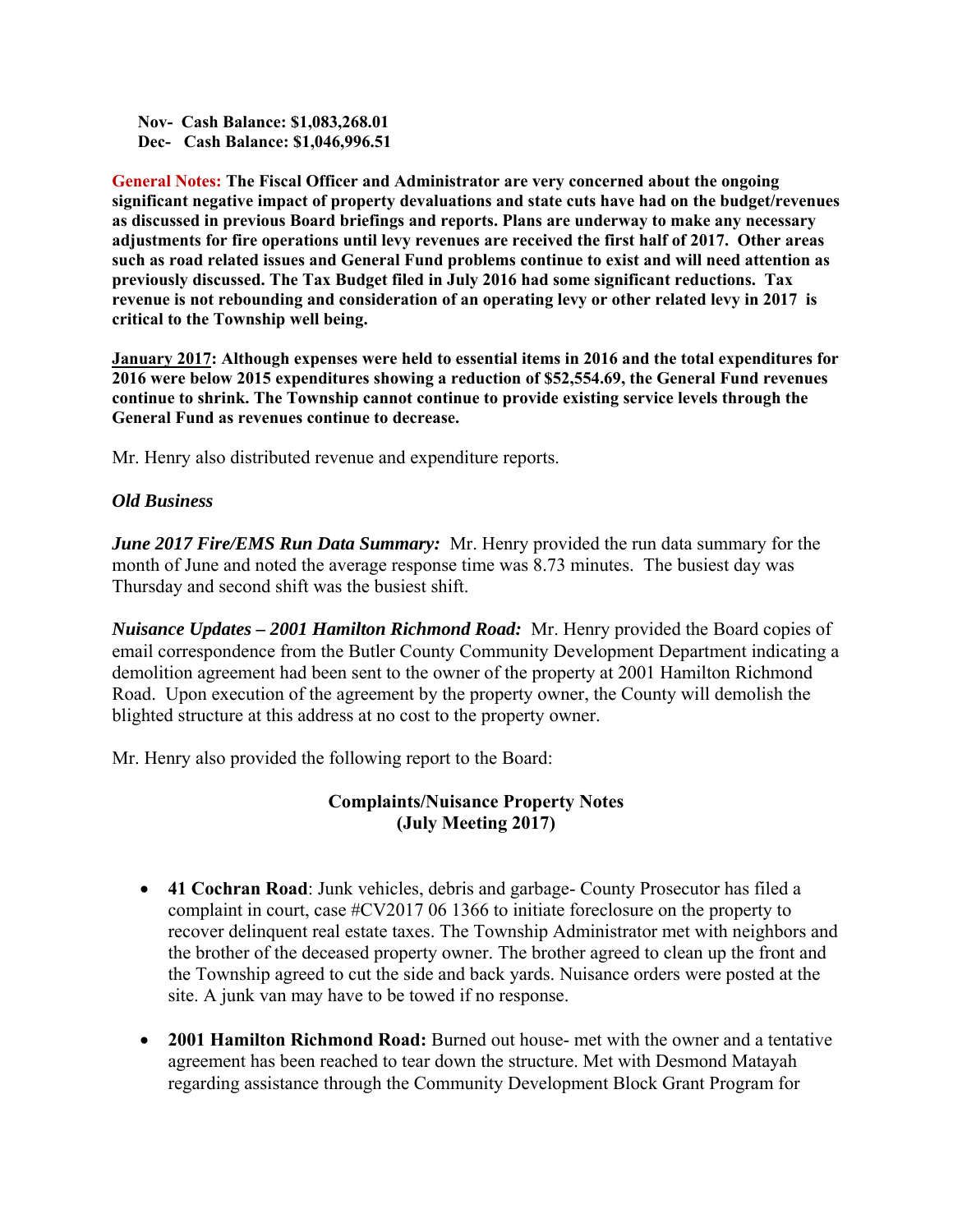2017 for which he has contacted the owners and prepared final documents for signing to proceed with the tear down.

- **620 Boyle Road**: High grass and weeds were cut earlier this year but now they have regrown and there is some debris in the front and side of the house. New complaints have been received; orders were sent (May 31st) but no response from the owner.
- **371 Millville Oxford Road at Fairy Drive**: Weeds, debris and junk vehicle are on the property. The matter was referred officially to County Zoning and follow up took place. A recent complaint and inspection revealed that the property is appears to be back in decline. The matter will be sent again to the County.
- **1624 Morman Road:** Received complaints about lack of mowing. The Structure appears to be vacated and the owner passed away. Orders were sent with no response. The Township had the property mowed.
- **3409 Old Oxford Road**: High grass and weeds; orders sent May 30, 2017. Owner has complied.
- **2500 Columbus West**: High Grass and Weeds. Orders sent June 12, 2017. No response from owners. (Vacant)
- **2643 Millville Oxford Road**: Owner passed away. Property has high weeds and grass. Orders were sent June 12, 2017. No response- the Township had the yard mowed.
- **Shady Nook**: Owner sent letter; met with the owner and stated more had to be done and extended offer for grant assistance to clear the site. A letter was sent stating that the owner had to continue to make improvements and to report to the Board in August 2017 or further legal action would be taken.
- **2460 Ross Hanover Road:** Vacant property; orders sent May 24th to remove debris and cut the weeds/grass.

*Shady Nook Update:* Mr. Henry stated that a letter had been sent to the property owner indicating that continued improvements to the property must be made and the owner must report to the Board in August 2017 or further legal action would be taken.

*Update – Road Program 2017 through BCEO:* There was no additional update to provide since the update which was presented at the June 14 Board meeting. Material from that meeting was in the Trustees' packets.

*Resolution No. 33-17/2018 Tax Budget:* The 2018 Tax Budget was discussed and reviewed during the Public Hearing which preceded the Board meeting. Mr. Johnson made a **motion** to adopt Resolution No. 33-17, which was seconded by Mr. Miller. Upon roll call, all three Trustees voted yes.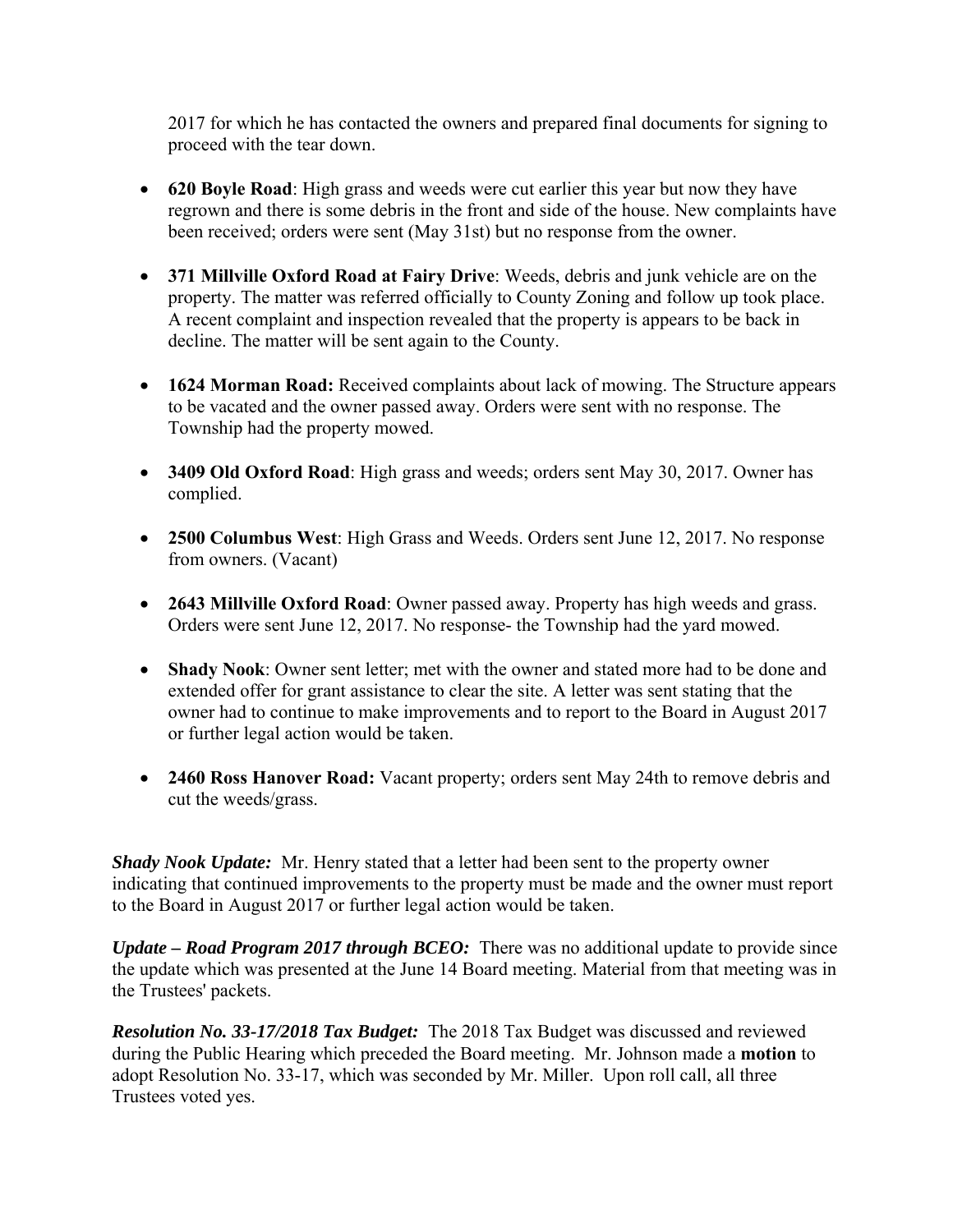## **Resolution No. 33-17**

## **Approving the Tax Budget for Hanover Township for Fiscal Year 2018 and Authorizing the Submission of the Budget to the County Auditor and Budget Commission**

*Whereas*, the Fiscal Officer prepared the Fiscal Year 2018 Tax Budget, the main components of which were summarily reviewed during public meetings held on June 14, 2017 and Public Hearing held July 12, 2017 at 5:45 PM as advertised; and

*Whereas*, revenue and expenditure projections were based upon analysis of the last few years and adjusted for special circumstances identified in the current fiscal year (such as economic factors, grants, debt retirement, property evaluations and other reimbursements); and

*Whereas*, the actual 2018 budget and appropriations will not be adopted until the first quarter of 2018; and

*Whereas*, Ohio Revised Code requirements mandate the submission of the 2018 Tax Budget to the County Auditor by July 15, 2017,

## *Be it resolved by the Board of Township Trustees of Hanover Township Butler County, Ohio*

**Section I**. That the 2018 Tax Budget( totaling \$2,892,500.00 plus Debt Service of \$137,210.00), as attached and presented by the Fiscal Officer, is hereby adopted and authorized for submission to the Butler County Auditor in accordance with requirements of the Ohio Revised Code. The Fiscal Officer is hereby requested to deliver said Tax Budget to the County Auditor as soon as practicable to comply with statutory requirements.

The foregoing resolution was adopted in an open public meeting and is a reflection of the official action taken by the Board of Trustees of Hanover Township Butler County, Ohio on the 19th day of July 2017.

| <b>Board of Trustees</b>                                 | Vote | <b>Attest and Authentication:</b>           |
|----------------------------------------------------------|------|---------------------------------------------|
| Fred J. Stitsinger<br>Douglas L. Johnson<br>Larry Miller |      | Gregory L. Sullivan<br>Fiscal Officer/Clerk |

*Other Old Business:* There was no Other Old Business.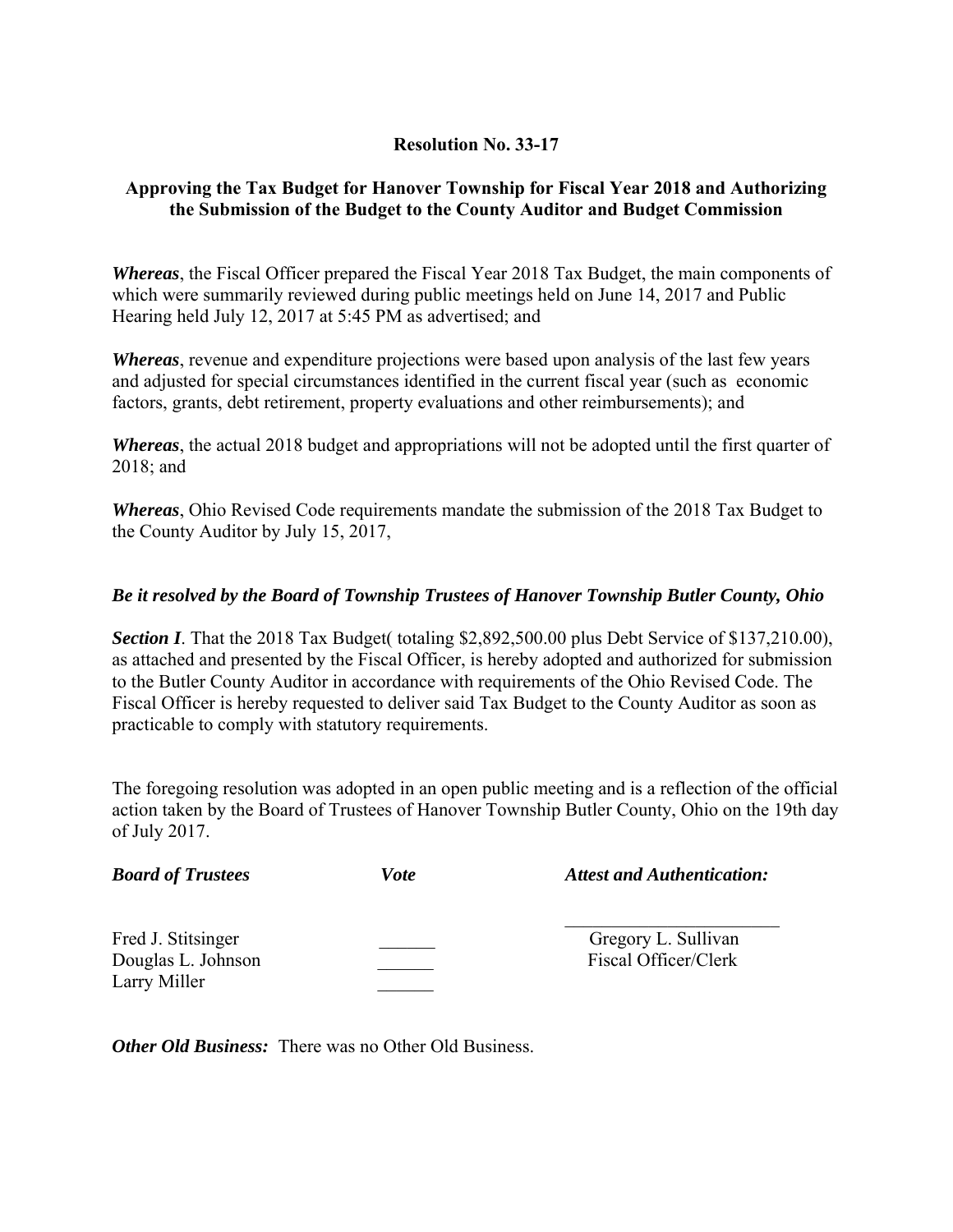*New Business:* 

*Resolution No. 35-17 – Resolution to Proceed Tax Levy:* Mr. Henry explained this legislation was the next step in the process to place a levy issue on the November ballot. Mr. Henry noted that wording changes required by Mary Ann Nardiello had been made. After some discussion, Mr. Miller made a **motion** to adopt Resolution No. 35-17, which was seconded by Mr. Johnson. Upon roll call, all three Trustees voted yes.

## **RESOLUTION NO. 35-17**

## **RESOLUTION OF THE BOARD OF TOWNSHIP TRUSTEES OF HANOVER TOWNSHIP, BUTLER COUNTY, OHIO, DETERMINING TO PROCEED WITH SUBMITTING THE QUESTION OF A TAX LEVY**

 WHEREAS, on June 14, 2017, the Board of Township Trustees of Hanover Township, Butler County, Ohio, passed a resolution declaring the necessity to levy an additional tax of one and seventy-five hundredths (1.75) mills to constitute a tax in excess of the ten-mill limitation; and

 WHEREAS, by a Certificate of Estimated Property Tax Revenue dated June 22, 2017, the Butler County Auditor has certified to the Board the dollar amount of revenue that would be generated by the tax levy, based on the current assessed valuation of Hanover Township, Butler County, Ohio;

THEREFORE, BE IT RESOLVED, by the Board of Township Trustees of Hanover Township, Butler County, Ohio, at least two-thirds of all members elected thereto concurring, that the Board desires to proceed with submitting to the electors the question of an additional tax in excess of the ten-mill limitation for the benefit of Hanover Township, Butler County, Ohio, for the purpose of current expenses, as authorized by Ohio Revised Code Section 5705.19(A), at a rate not exceeding one and seventy-five hundredths (1.75) mills for each one dollar of valuation, which amounts to seventeen and five-tenths cents (\$0.175) for each one hundred dollars of valuation; and

 BE IT FURTHER RESOLVED, that the tax levy is for a period of five (5) years, commencing in tax year 2017, first due in calendar year 2018, if approved by a majority of the electors voting thereon; and

 BE IT FURTHER RESOLVED, that the question of such tax levy shall be submitted to the electors within Hanover Township, Butler County, Ohio, at the election to be held on November 7, 2017; and

 BE IT FURTHER RESOLVED, that the form and content of the ballot upon which the question of such tax levy shall be submitted to the electors shall be substantially as shown in the attached Exhibit A; and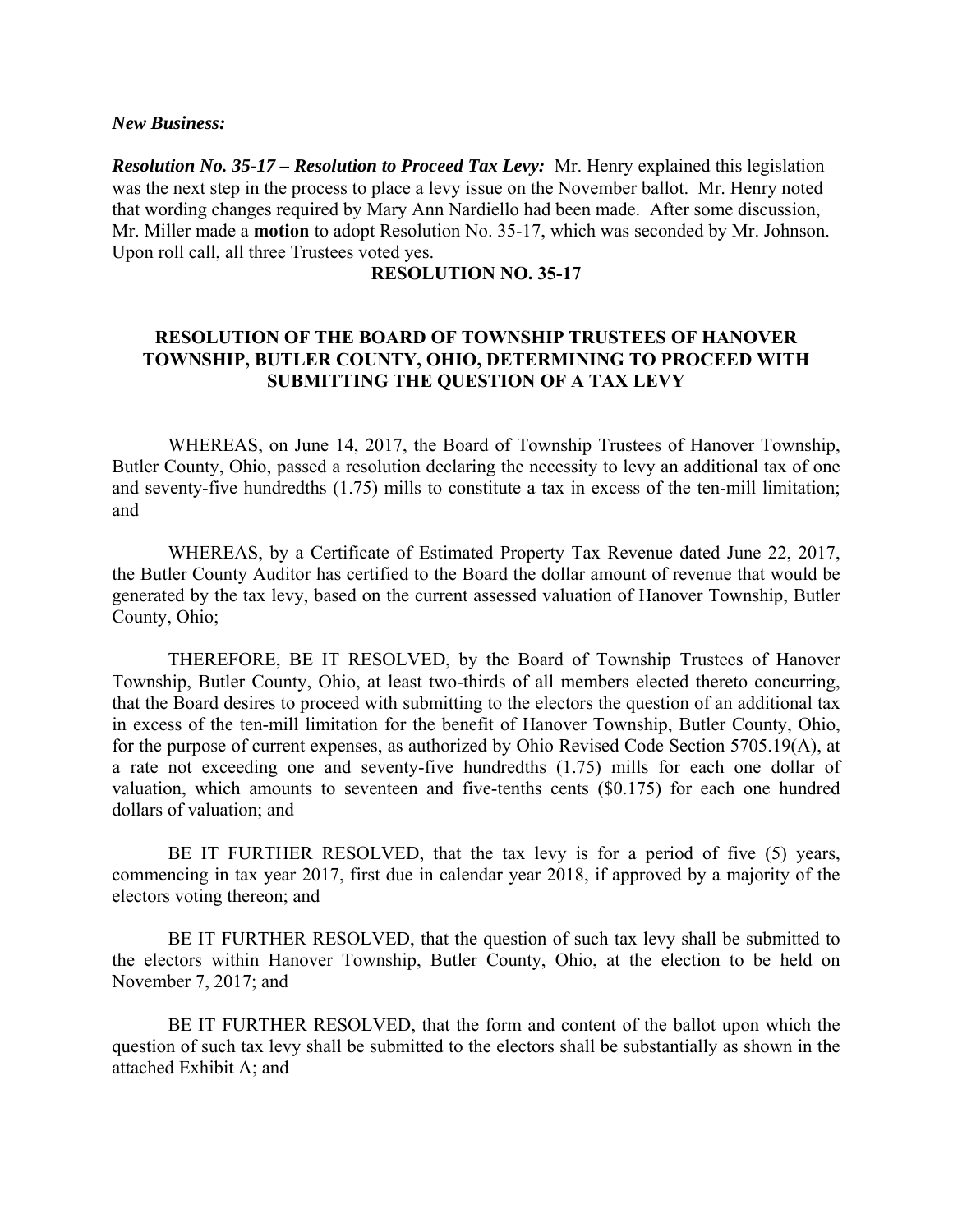BE IT FURTHER RESOLVED, that the Fiscal Officer is hereby directed to certify to the Butler County Board of Elections, before August 9, 2017, a copy of the resolution declaring necessity passed June 14, 2017, and a copy of this resolution, together with the certification of the Butler County Auditor; and

 BE IT FURTHER RESOLVED, that the Board hereby requests that the Butler County Board of Elections cause notice of election on the question of levying the tax to be given as required by law.

 Trustee \_\_\_\_\_\_\_\_\_\_ moved for the adoption of the foregoing resolution. Trustee seconded the motion, and upon call of the roll, the vote resulted as follows:

Trustee Stitsinger \_\_\_\_\_\_\_

Trustee Johnson \_\_\_\_\_\_\_

Trustee Miller \_\_\_\_\_\_\_

**The foregoing resolution was adopted in an open public meeting and is a reflection of the official action taken by the Board of Trustees of Hanover Township Butler County, Ohio on the 19th day of July, 2017.** 

**Attest: \_\_\_\_\_\_\_\_\_\_\_\_\_\_\_\_\_\_\_\_\_\_\_\_\_\_\_\_\_** 

 **Gregory L. Sullivan Fiscal Officer/Clerk** 

*Motion – Accept Ohio EMS Grant of \$4,325.00:* Mr. Henry reported that Hanover Township received notice of a grant award through the Ohio Department of Public Safety, Emergency Medical Services Division for contract year 2017 with an end date of December 31, 2017 in the amount of \$4,325.00. The program is a reimbursement program and reimbursement requests must be made no later than June 30, 2018 along with a final expenditure report. After discussion, Mr. Miller made **a motion** to accept said award and authorize expenditures accordingly. Motion seconded by Mr. Johnson. After discussion, a roll call was taken with all three Trustees voting yes.

*Motion – Approve F-4 Permit Application and Fee – Wine Tasting:* Mr. Henry provided the following information to the Board:

The Hanover Township special event entitled "Cool Cars, Fine Wine and Good Music" is scheduled for August 26, 2017 in Hanover Park. The Park Committee is working on logistical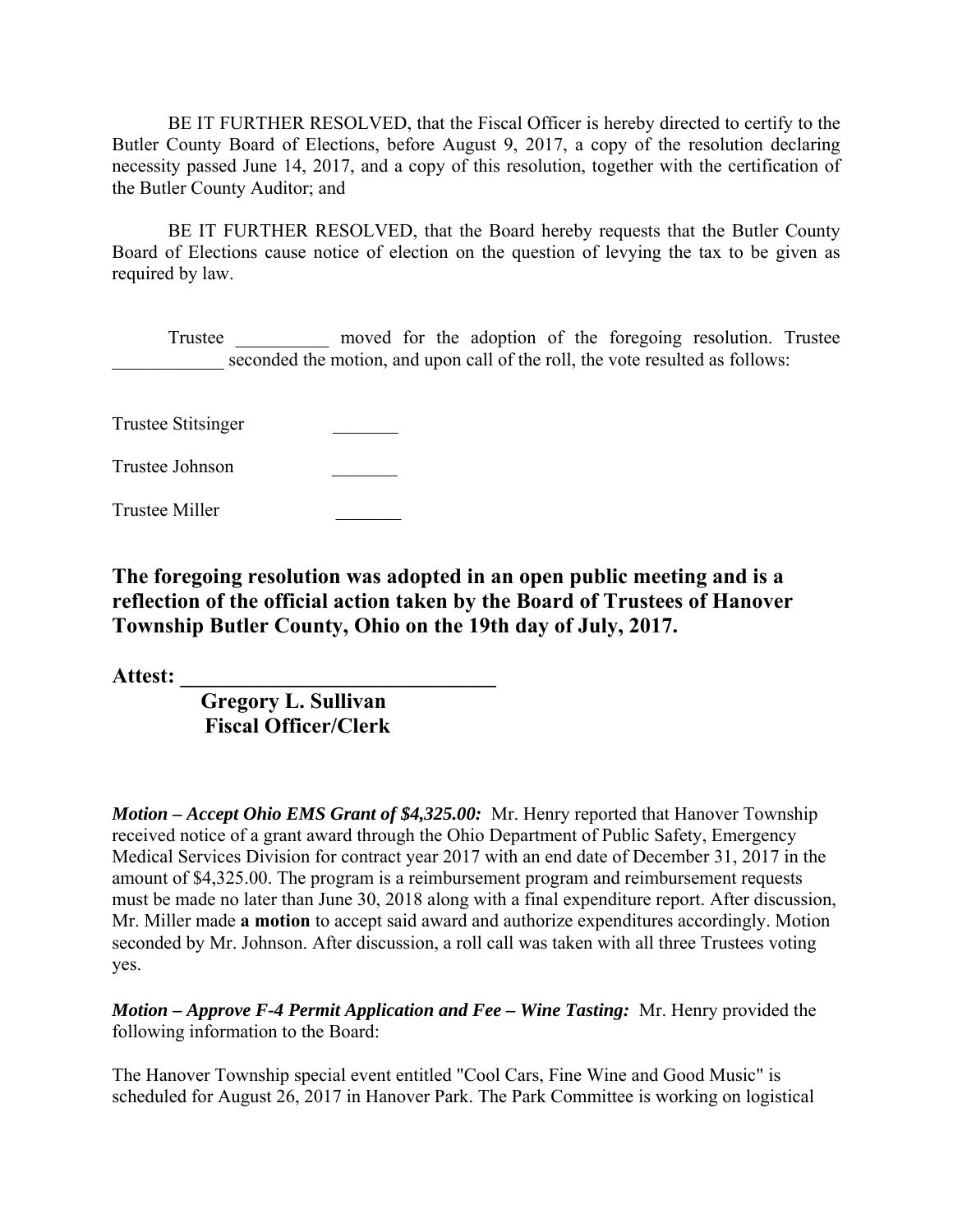details and seeking sponsorships and donations. Part of the logistics includes obtaining an F-4 Permit from the Ohio Department of Liquor Control for wine sales during the event. For a one day event such as the Township's the fee is \$60.00. Forms must be completed, including having Sheriff Jones sign off on the application.

Mr. Miller made **a motion** to authorize the Township Administrator to prepare and execute all documents related to obtaining an F-4 Permit from the Ohio Department of Liquor Control for the referenced August 26th event and approve payment of the required application fee. Mr. Johnson seconded the motion. After discussion, a roll call vote was taken and all three Trustees voted yes.

*BWC Premium Rebates Totaling \$11,797.75:* Mr. Henry reported that since 2007 Hanover Township has aggressively been working on safety issues, Workers' Compensation premium reductions, and participation in a safety program. The result has been substantially lower premiums and claims as well as recognition received through the Greater Hamilton Safety Council for the Township's effectiveness in preventing accidents and injuries in the workplace for the BWC years of 2009, 2011, 2012, 2013, 2014, 2015 and 2016.

Due to a statewide rebate/ refund program initiated and new cost structure introduced, Hanover Township has received a check in the amount of \$11,596.75 plus a true-up rebate of \$201.00 totaling \$11,797.75. These funds are to be distributed among the originating funds for premium payments. Mr. Johnson made a **motion** to accept BWC rebates/refunds totaling \$11,797.75 and distribute/deposit said funds into the originating premium payment accounts. Motion seconded by Mr. Miller. After discussion, the Fiscal Officer took a roll call vote resulting in all three Trustees voting yes.

*Board of Elections Open House/Election Equipment:* Mr. Henry referred the Board to flyer from the Board of Elections announcing an Open House on July 26 at which the public could provide input on new voting equipment options.

*Update – Liability and Property Insurance Renewal:* Mr. Henry recommended renewing with the current carrier for property and liability insurance as the carrier offers competitive rates and provides good service. In addition, the Township will be receiving a rebate. The Board concurred with the Administrator's recommendation. Mr. Henry stated he would have legislation prepared for the August Board meeting.

## *Other New Business*

Under Other New Business, Chief Clark reported that the Truck Committee was scheduled to meet the next day. Chief Clark also reported that the Butler County Fire Chiefs Association was meeting at the HTFD the next day. Chief Clark also requested the Board add Mason Rhodus as a volunteer and paid trainee with the Fire Department. NO information was forwarded in advance to the Township Administrator. Mr. Stitsinger made **a motion,** seconded by Mr. Johnson, to appoint Mason Rhodus as a volunteer and paid trainee with the Fire Department in accordance with adopted Pay Plan and Personnel Policy requirements, effective July 19, 2017 subject to a satisfactory driving history check. Upon roll call, all three Trustees voted yes.